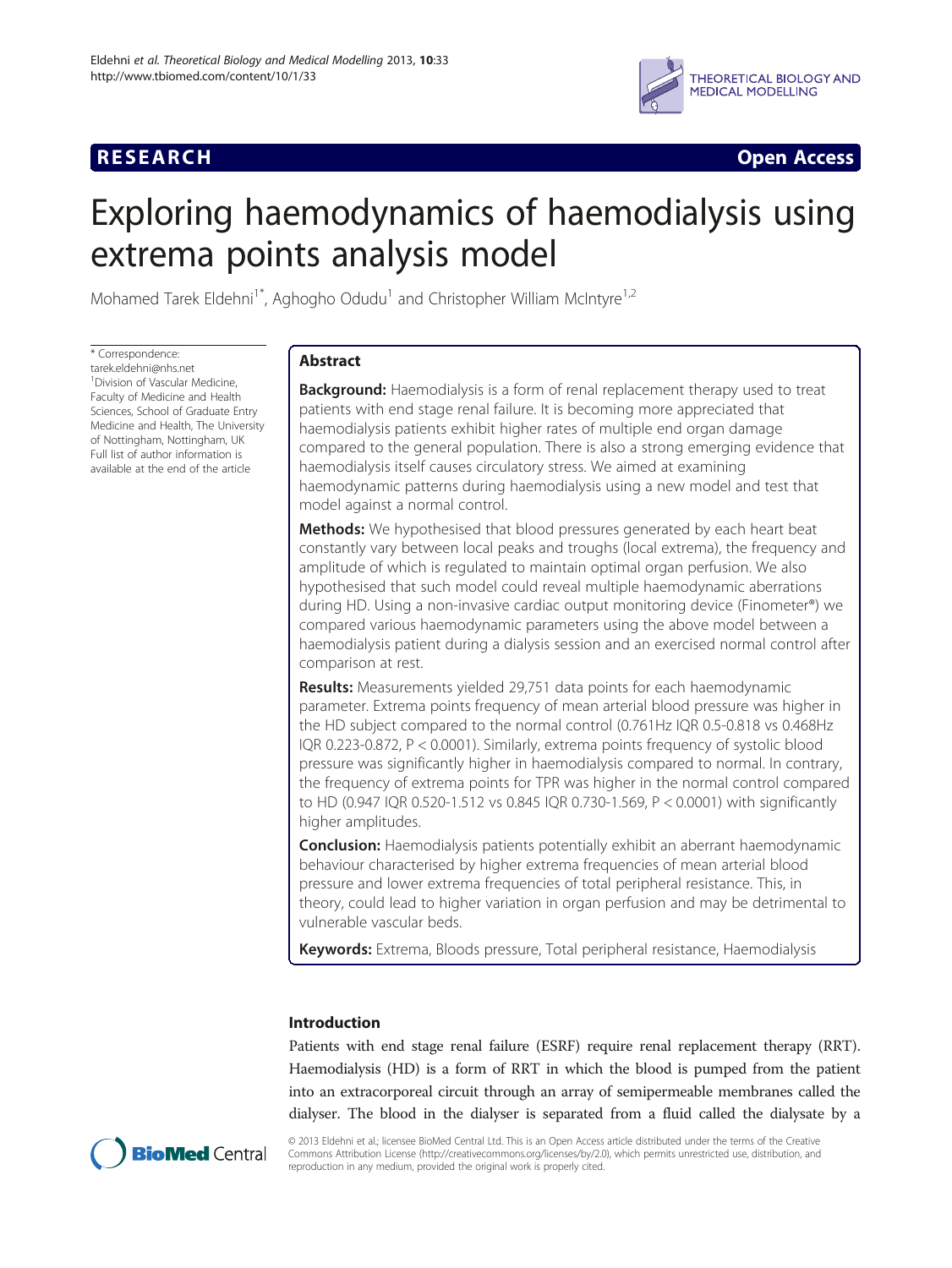semipermeable membrane; and the plasma biochemistry changes towards that of the dialysate due to diffusion of the molecules according to their concentration gradients. Traditionally the treatment is given in three sessions a week each session lasting for three to four hours.

It is becoming more appreciated that HD patients exhibit higher rates of multiple end organ damage compared to the general population. HD patients for example have hugely elevated cardiovascular mortality which is estimated to be at least thirty times greater than aged matched population [[1](#page-8-0)]. There is strong emerging evidence that HD in itself causes circulatory stress [\[2](#page-8-0)]. Many haemodynamic anomalies have been described during the HD process. Hypotensive episodes during haemodialysis complicate 20-30% of treatments [\[3](#page-8-0),[4\]](#page-8-0). These intradialytic hypotensive episodes were found to be predictors of mortality in HD patients [\[5,6\]](#page-8-0). Furthermore, regional myocardial hypoperfusion during haemodialysis causing regional wall motion abnormality (RWMA) has been demonstrated using both echocardiographic and perfusion scanning methods [[7-9\]](#page-8-0).

There are multiple factors that contribute to this abnormal cardiovascular function and complicate the HD treatment. On macrovascular level, vascular calcification is predominant in HD patients [\[10\]](#page-8-0). This results in increased arterial stiffness and reduces the ischaemic threshold in this population [[11\]](#page-8-0). On microvascular level, endothelial dysfunction was evident in ex vivo experiments using wire myography [[12](#page-8-0)] and laser Doppler imaging [\[13\]](#page-8-0). Furthermore, HD patients have higher rates of autonomic dysfunction expressed in studies as a reduction in baroreflex sensitivity (BRS) [[14-16](#page-8-0)]. Intact BRS is essential for the regulation of blood pressure by activating compensatory mechanisms which keep the blood pressure within a narrow range [\[15](#page-8-0)].

All the above factors result in abnormal haemodynamic behaviour during HD that has not been fully characterised or correlated to measures of end organ damage. We aimed at examining the haemodynamic pattern during HD and at rest using a new model and test that model against a normal control.

#### Materials and methods

#### The haemodynamic model and its validation

Each heart beat generates a pressure pulsation expressed as systolic and diastolic pressures. These are largely dictated by the stroke volume and the compliance of the arterial tree. It is this compliance and distensability that lead to the damping of the pulse pressure in smaller arteries allowing tissue blood flow to be continuous throughout diastole [[17](#page-8-0)]. From that point of view, perfusion pressure that is generated by each heart beat is expressed as the mean arterial blood pressure (MAP) [[18](#page-8-0)]. MAP is not the arithmetic average of the systolic and diastolic pressures and is calculated in clinical practice as

$$
MAP = P_{Dia} + \frac{P_{Sys} - P_{Dia}}{3} \tag{1}
$$

The body uses several mechanisms such as local chemical and autonomic feedback to keep the perfusion pressure within the limits that are best for organ viability. We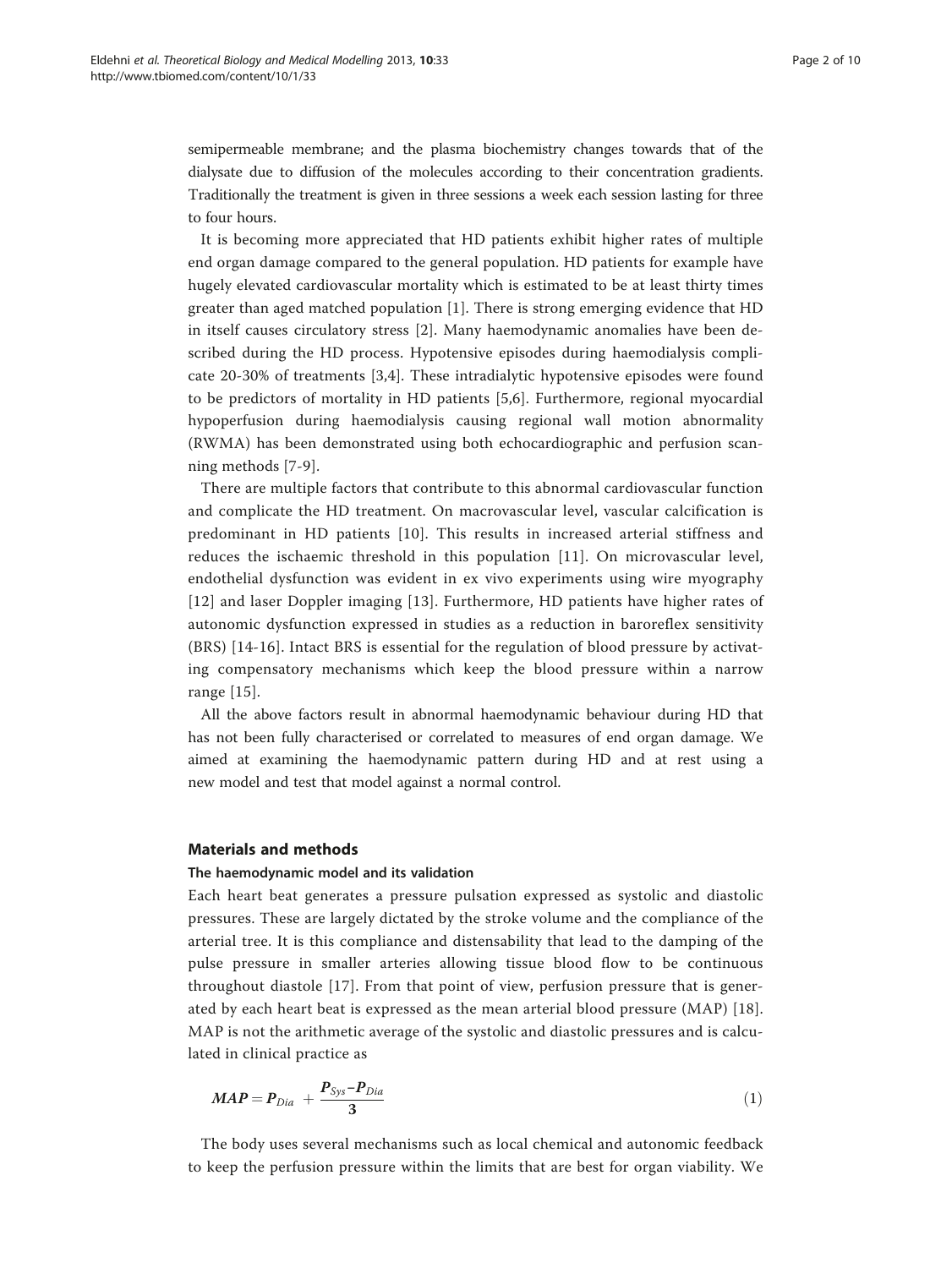hypothesised that blood pressures generated by each heart beat constantly vary between local peaks and troughs (local extrema), the frequency and amplitude of which is regulated to maintain optimal organ perfusion. We also hypothesised that such model could reveal multiple haemodynamic aberrations in HD patients.

When measuring blood pressure by oscillometry using an inflatable cuff to occlude the brachial artery the measured systolic and diastolic pressures belong each to different heart beats. Hence, the use of such method would not provide sufficient resolution and the use of a continuous beat to beat cardiovascular monitoring device is needed to examine the above hypothesis.

The Finometer (Finapres Medical Systems, Arnhem, The Netherlands) is a tool for blood pressure and haemodynamic monitoring. It is particularly useful due to its non-invasive nature and ability to provide continuous readings over a period of several hours. The Finometer works by continuous pulse-wave analysis at the digital artery and utilises the finger-clamp method, in which changes in digital arterial diameter are detected by means of an infrared photoplethysmograph [[19](#page-8-0)] and opposed by an ultra-fast pressure servo controller that changes pressure in an inflatable air bladder, both mounted in a finger cuff. This generates an arterial waveform that is measured on a beat-to-beat basis and is used to reconstruct a central aortic waveform by a validated transfer function [[20\]](#page-8-0). This allows calculation of a full range of haemodynamic variables on a continuous basis; these include pulse rate (HR), mean arterial blood pressure (MAP), systolic blood pressure (SBP), diastolic blood pressure (DBP), stroke volume (SV), and total peripheral resistance (TPR).

Ethical approval was obtained from Nottingham research ethics committee (09/ H0408/71).

Using the Finometer we recorded the above haemodynamic parameters in a HD patient and compared them with those of a healthy volunteer. The data was first recorded at rest for a period of 25 minutes for the HD patient and 30 minutes for the normal control (NC). Then the data was collected during a three hours HD session for the HD patient and to mimic the circulatory stress, the data for the healthy volunteer was collected during exercise using a cycling pedal for a similar period to the HD session. This yielded a total of 29,751 data points for each haemodynamic parameter measured between the two subjects for analysis.

The analysis of each haemodynamic parameter was done by identifying the local extrema points then calculating their frequencies and amplitudes using Matlab and Simulink (R2011a, MathWorks®, Natik, MA, USA). At first local extrema points were defined (local maxima and local minima). For the points  $(P)$  to qualify as an extrema it has to be either larger than both of its neighbouring points (maxima) or smaller than neighbouring points (minima) Figure [1](#page-3-0).

$$
P_{Maxima} = P_{n-1} < P_n > P_{n+1} \tag{2}
$$

$$
P_{Minima} = P_{n-1} > P_n < P_{n+1}
$$
\n
$$
\tag{3}
$$

The extrema indices were also used to enable pairing with their time points  $(t)$ . This was then used to calculate the time elapsed between each consecutive extrema.

$$
t = t_{Extrema + 1} - t_{Extrema} \tag{4}
$$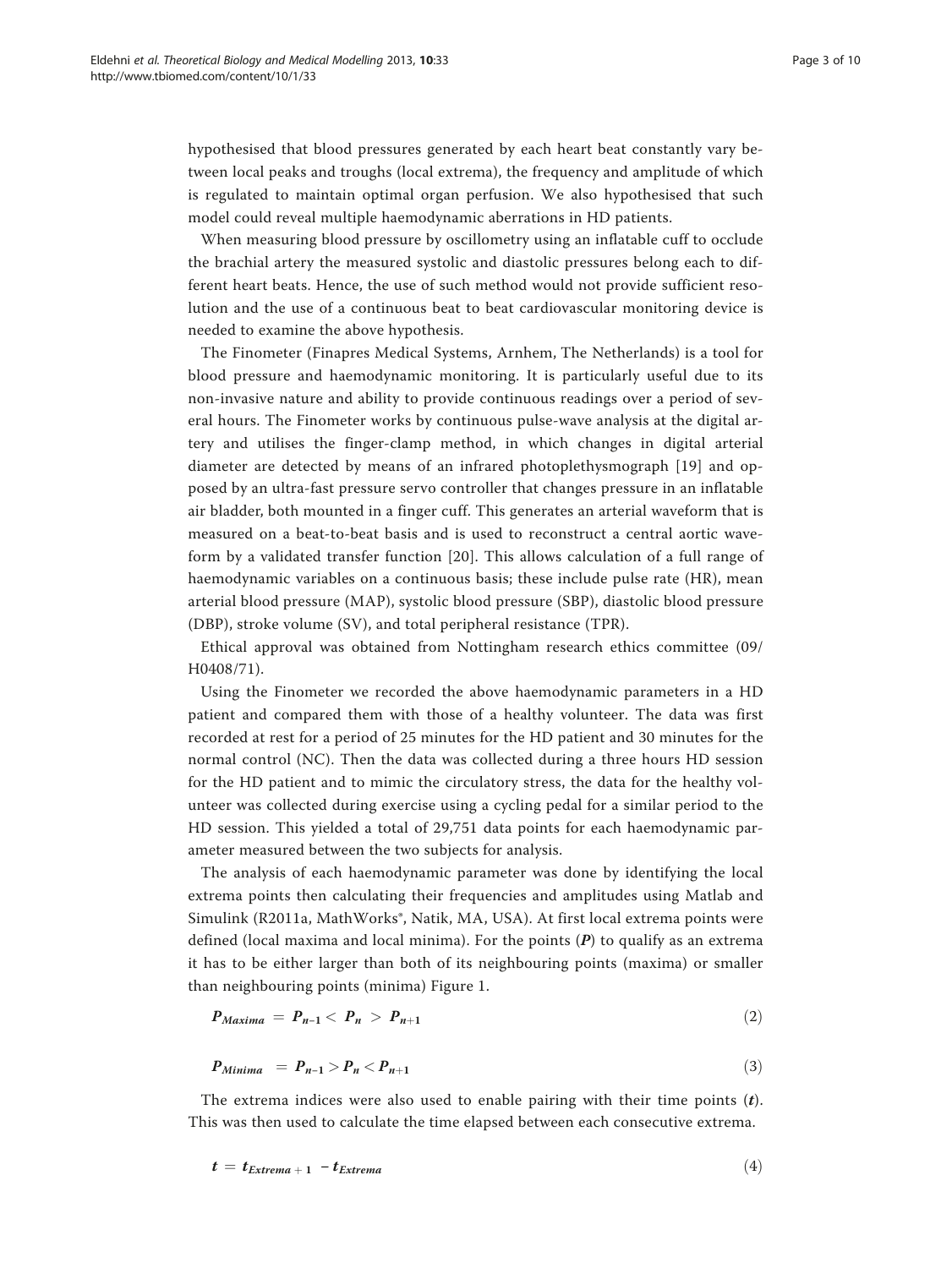<span id="page-3-0"></span>

The frequency  $(F)$  of the change between extrema points was then calculated.

$$
F = 1/t \tag{5}
$$

Finally, the amplitude  $(a)$  between two consecutive extrema points was also computed

 $a = a_{Extrema+1} - a_{Extrema}$  (6)

# Computational implementation and statistical analysis

Computational implementation of the model was performed using Matlab and Simulink (R2011a, MathWorks®, Natik, MA, USA). Statistical analysis was performed using SPSS version 19 (IBM® SPSS Statistics, Inc.). An alpha error at 0.05 was judged to be significant. All continuous variables were tested for normality using their histograms and normality tests. Parametric data are presented by mean and standard deviation (SD), while non-parametric are presented as median and interquartile range (IQR). Between group differences were tested using the Independent  $T$  test or Mann U Whitney test depending on normality. Correlations were examined by a two-tailed Pearson test for parametric data and Spearman test for nonparametric data.

# Results

Characteristics of both HD and NC subjects are demonstrated in Table [1](#page-4-0).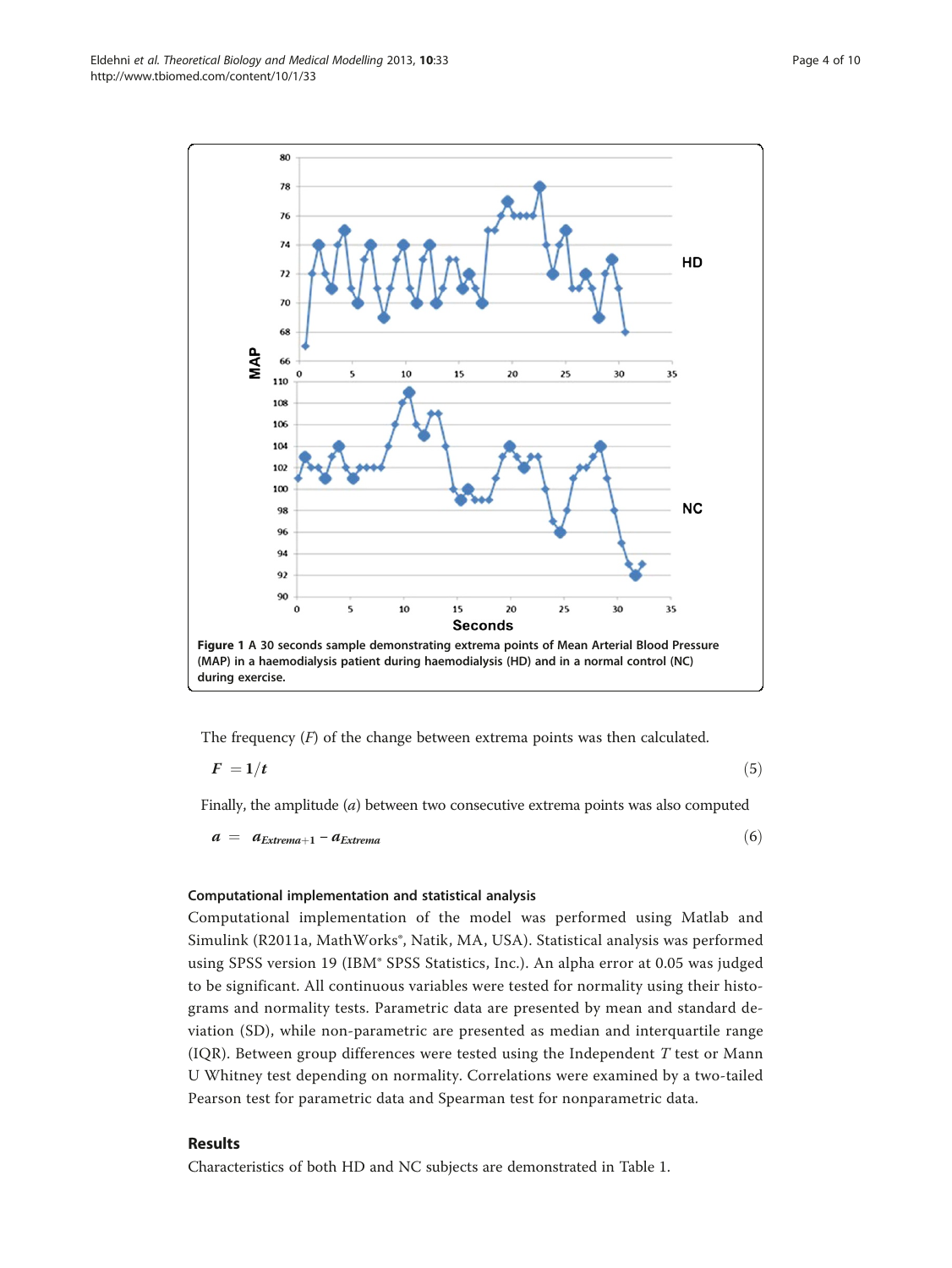#### <span id="page-4-0"></span>Resting data

Extrema points frequency of MAP was higher in HD compared to that of NC in the resting state (0.781 Hz IQR 0.515-0.813 vs 0.337 Hz IQR 0.172-0.736, P < 0.0001). The same was noted for SBP and DBP as demonstrated in Table [2.](#page-5-0) The frequency of extrema points for TPR was lower in NC (0.787 Hz IQR 0.414-1.55 vs 0.829 Hz IQR 0.588-1.597, P < 0.0001) but with much higher amplitude (0.113MU IQR 0.039-0.239 vs 0.018MU IQR 0.01-0.031, P < 0.0001). Cardiac output extrema points frequency demonstrated the same pattern being higher in HD compared to NC at rest (0.804 Hz IQR 0.749-1.560 vs 0.786 Hz IQR 0.498-1.526).

### Stress data

Table [3](#page-6-0) demonstrates the frequencies and amplitudes of all measured haemodynamic parameters during HD for the dialysis patient and during exercise for the NC. The frequency of change between extrema points of MAP was higher in the HD subject compared to the normal control (0.761 Hz IQR 0.5-0.818 vs 0.468 Hz IQR 0.223-0.872, P < 0.0001). These were independent of heart rate ( $r = 0.002$ ,  $P = 0.887$  for HD and  $r = 0.022$ ,  $P = 0.290$  for normal control). Similarly, extrema points frequency of systolic blood pressure was significantly higher in HD compared to NC (0.772 Hz IQR 0.541-0.840 vs 0.532 Hz IQR 0.331- 0.851, P <0.0001) and so was cardiac output (0.80 Hz IQR 0.737-1.526 vs 0.786 HZ IQR 0.498-1.526,  $P < 0.0001$ ). However, the frequency of the change between extrema points for TPR was higher in the normal control compared to HD (0.947 IQR 0.520-1.512 vs 0.845 IQR 0.730-1.569, P < 0.0001) with higher amplitudes (0.049MU IQR 0.022-0.106 vs 0.022MU IRQ 0.012-0.044, P < 0.0001) (Table [3](#page-6-0)).

On comparison with the resting data, circulatory stress seems to cause a large increase in the frequency of TPR extrema points in NC to a level that is higher than that of the HD subject (0.787 Hz IQR 0.414-1.55 vs 0.947Hz IQR 0.52-1.512, P < 0.0001). A similar but modest response in the frequency of TPR extrema points is noted in HD (0.829 Hz IRQ 0.588-1.597 vs 0.845 Hz IQR0.739-1.569, P = 0.023). Although there was an increase in the MAP extrema frequency when exercising in the NC (0.337 Hz IQR 0.172-0.736 vs 0.468 Hz IQR 0.223-0.872,  $P = 0.009$ ) the frequency remains much lower than the HD patient which did not demonstrate a significant increase in the MAP extrema frequency during dialysis (0.781 Hz IQR 0.0515-0.813 vs 0.761 Hz IQR 0.5-0.818, P = 0.05).

#### Table 1 Characteristics of normal control (NC) and haemodialysis (HD) subjects

|                                     | HD                           | <b>NC</b>     |
|-------------------------------------|------------------------------|---------------|
| Age                                 | 68                           | 37            |
| Gender                              | Female                       | Male          |
| <b>Diabetes Status</b>              | Type II Diabetes Mellitus    | None Diabetic |
| Cardiovascular disease              | Stroke                       | None          |
| <b>Blood Pressure (mmHg)</b>        | 121/75                       | 118/78        |
| Haemodialysis Vintage (days)        | 152                          | N/A           |
| <b>Ultrafiltration Volume (mls)</b> | 450                          | N/A           |
| <b>Blood Flow (mls/min)</b>         | 400                          | N/A           |
| <b>Type of Vascular Access</b>      | Left Brachiocephalic Fistula | N/A           |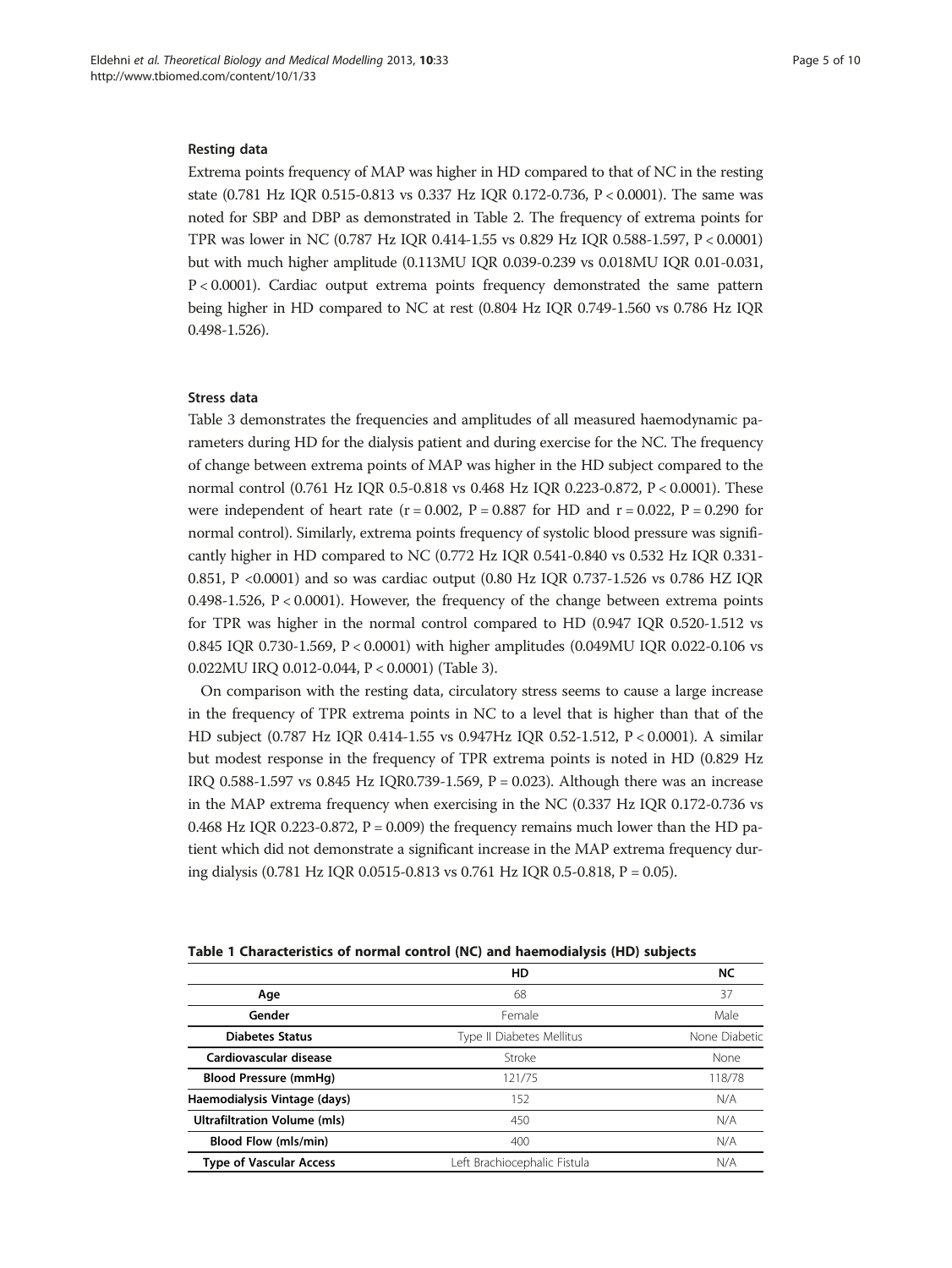<span id="page-5-0"></span>

|  |  | Table 2 The frequency and amplitude of various haemodynamic parameters between haemodialysis (HD) patient and a normal control (NC) at rest |
|--|--|---------------------------------------------------------------------------------------------------------------------------------------------|
|--|--|---------------------------------------------------------------------------------------------------------------------------------------------|

|           | <b>MAP</b> |                                      |          | <b>SBP</b>  |                                     |          | <b>DBP</b> |                                     |          | <b>TPR</b>                |                            |          | <b>SV</b>    |                                 |          |
|-----------|------------|--------------------------------------|----------|-------------|-------------------------------------|----------|------------|-------------------------------------|----------|---------------------------|----------------------------|----------|--------------|---------------------------------|----------|
|           | HD         | <b>NC</b>                            |          | HD          | <b>NC</b>                           |          | HD         | <b>NC</b>                           |          | HD                        | NC                         |          | HD           | NC                              |          |
| Frequency | 0.781      | 0.337                                | < 0.0001 | 0.788       | 0.419                               | < 0.0001 | 0.763      | 0.508                               | 0.002    | 0.829                     | 0.787                      | < 0.0001 | 0.793        | 0.727                           | < 0.0001 |
|           |            | $(0.0515 - 0.813)$ $(0.172 - 0.736)$ |          |             | $(0.536 - 0.821)$ $(0.234 - 0.795)$ |          |            | $(0.401 - 0.818)$ $(0.239 - 1.518)$ |          | $(0.588 - 1.597)$         | $(0.414 - 1.55)$           |          |              | $(0.539-1.493)$ $(0.391-1.470)$ |          |
| Amplitude | $5(3-6)$   | $7(3-12)$                            | < 0.0001 | $8(6 - 10)$ | $8(4 - 14)$                         | 0.549    | $3(2-4)$   | $5(2 - 10.75)$                      | < 0.0001 | 0.018<br>$(0.01 - 0.031)$ | 0.113<br>$(0.039 - 0.239)$ | < 0.0001 | $10(6 - 13)$ | $7(4 - 11)$                     | < 0.0001 |

Frequency (Hz), MAP (Mean Arterial Blood Pressure, mmHg), SBP (Systolic Blood Pressure, mmHg), DBP (Diastolic Blood Pressure, mmHg), TPR (Total Peripheral Resistance, MU), SV (Stroke Volume, ml).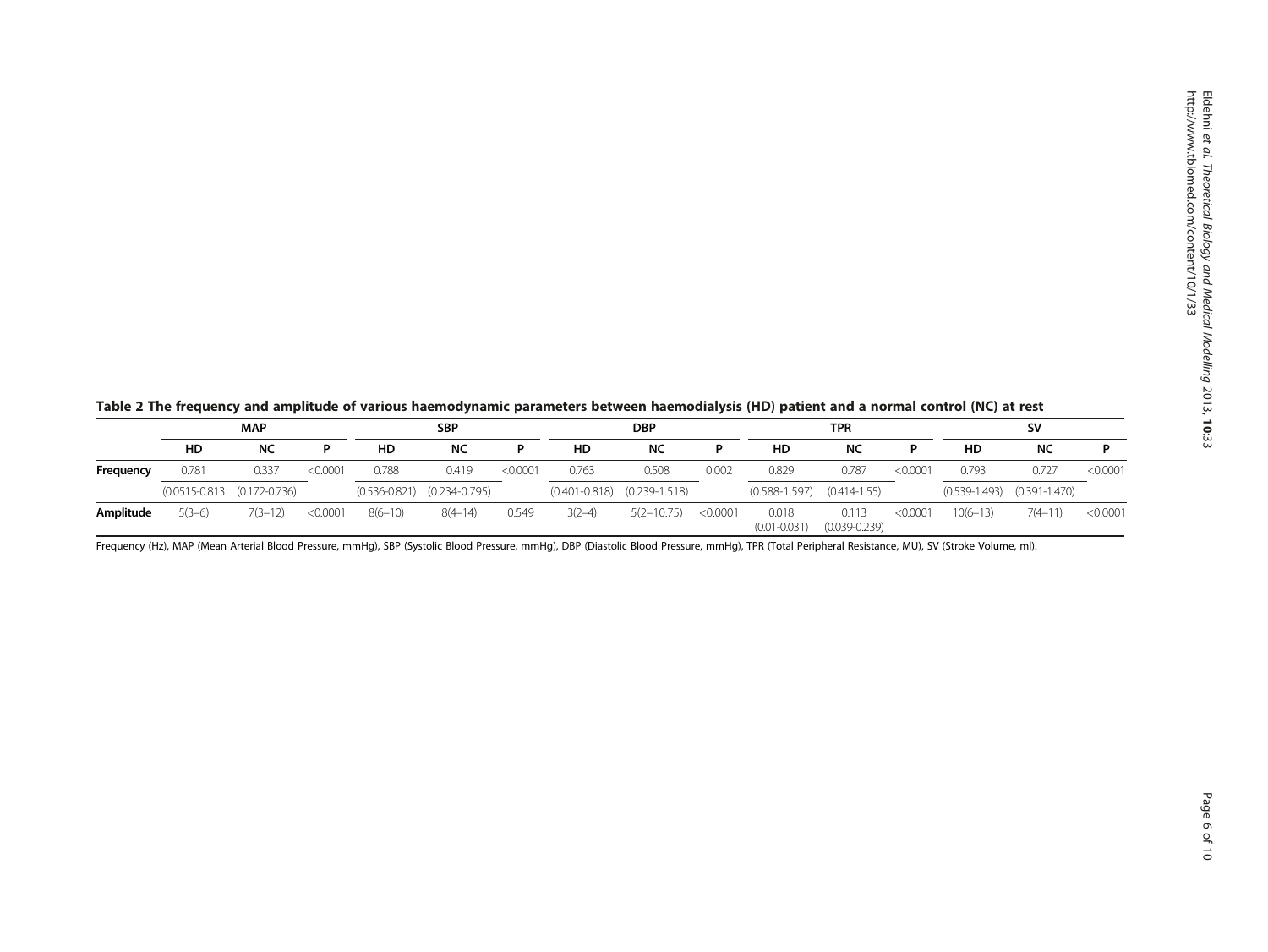<span id="page-6-0"></span>Table 3 The frequency and amplitude of various haemodynamic parameters between haemodialysis (HD) patient and a normal control (NC) during circulatory stress

|           | <b>MAP</b>      |                   |          | <b>SBP</b> |                                     |          | <b>DBP</b> |                                     |          | TPR                        |                            |          | <b>SV</b>         |                  |          |
|-----------|-----------------|-------------------|----------|------------|-------------------------------------|----------|------------|-------------------------------------|----------|----------------------------|----------------------------|----------|-------------------|------------------|----------|
|           | HD              | NC                | D        | HD         | NC                                  |          | HD         | NC                                  | D        | HD                         | NC                         | D        | HD                | <b>NC</b>        |          |
| Frequency | 0.761           | 0.468             | < 0.0001 | 0.772      | 0.532                               | < 0.0001 | 0.766      | 0.777                               | 0.052    | 0.845                      | 0.947                      | < 0.0001 | 0.78              | 0.743            | < 0.0001 |
|           | $(0.5 - 0.818)$ | $(0.223 - 0.872)$ |          |            | $(0.541 - 0.840)$ $(0.331 - 0.851)$ |          |            | $(0.403 - 1.477)$ $(0.311 - 1.479)$ |          | $(0.739 - 1.569)$          | $(0.52 - 1.512)$           |          | $(0.565 - 1.470)$ | $(0.478 - 1.41)$ |          |
| Amplitude | $4(3-6)$        | $5(2-9)$          | < 0.0001 | $(3-11)$   | $7(5-10)$                           | < 0.0001 | $3(2-50)$  | $4(2-8)$                            | < 0.0001 | 0.022<br>$(0.012 - 0.044)$ | 0.049<br>$(0.022 - 0.106)$ | < 0.0001 | $10(6-15)$        | $9(6-13)$        | < 0.0001 |

Frequency (Hz), MAP (Mean Arterial Blood Pressure, mmHg), SBP (Systolic Blood Pressure, mmHg), DBP (Diastolic Blood Pressure, mmHg), TPR (Total Peripheral Resistance, MU), SV (Stroke Volume, ml).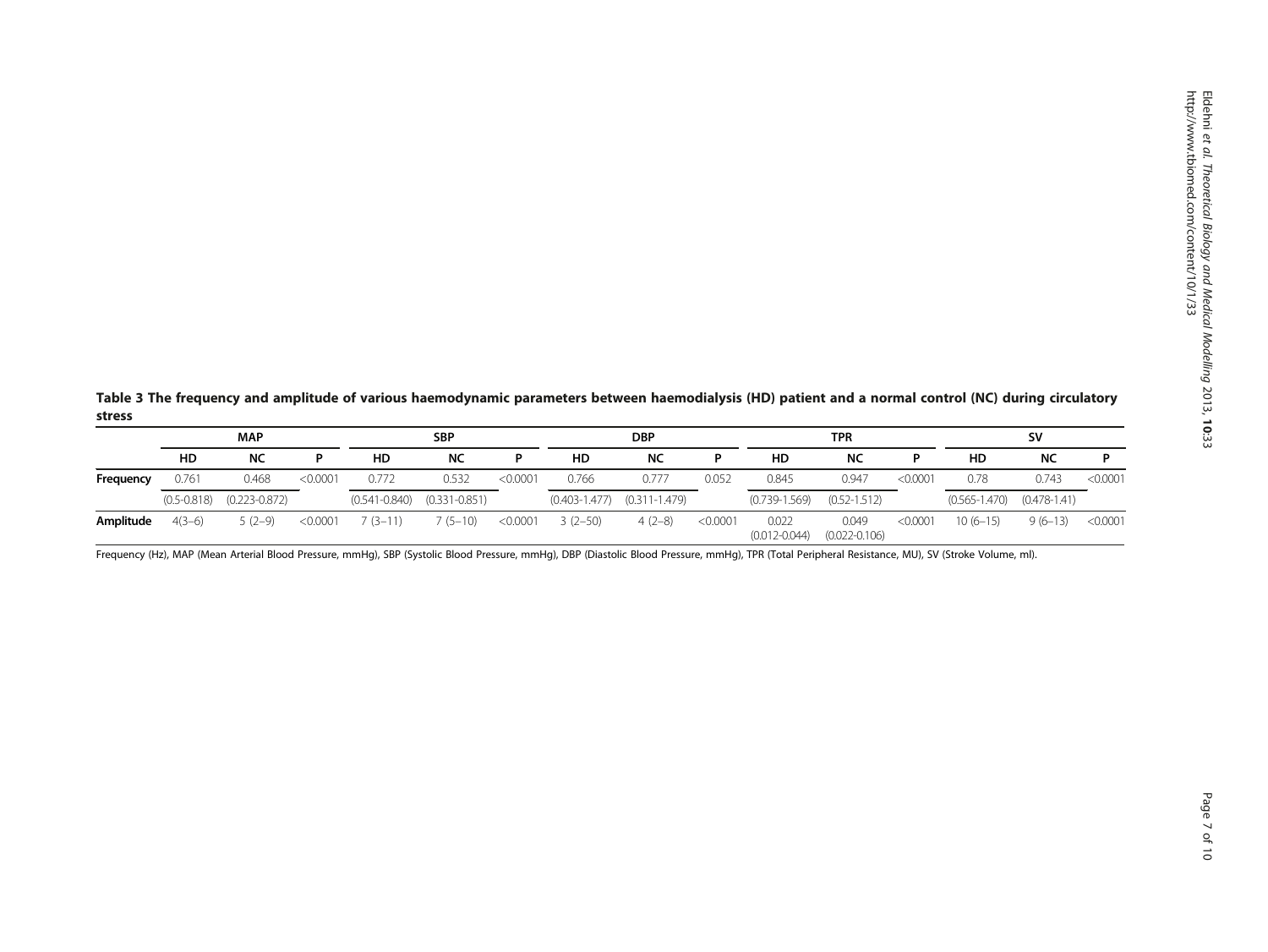#### Discussion

In this proof of concept study we propose the use of frequencies and amplitudes of extrema points to analyse various haemodynamic parameters during HD. Testing the model during HD against an exercised normal control and at rest revealed multiple abnormalities in the haemodynamic behaviour of the HD subject. Firstly, we found that in the resting state the frequency of extrema points for MAP, SBP and DBP was higher in HD compared to NC. On the other hand, TPR extrema points frequency at rest was lower in NC but with higher amplitudes. As a response to circulatory stress the NC subject seems to have the ability to increase the frequency of TPR extrema points and maintain a much lower extrema frequency of MAP than the HD subject. This quicker change in TPR with higher amplitudes would in theory provide a better control and stability of blood pressure in the NC and the lack of this process in HD subject could be representative of autonomic dysfunction. HD patients as previously demonstrated have reduced baroreflex sensitivity which correlates with higher vascular calcification scores and increased arterial stiffness [[14-16,21](#page-8-0)] and this could explain the differences between the two subjects at rest. However, the pattern of the haemodynamic response to circulatory stress seems to be less pronounced in HD compared to NC.

As MAP is considered the perfusion pressure for organs; in the HD subject the variation of MAP over one minute is higher than that of the normal volunteer. According to Ohm's law the pressure difference between two ends of a vessel  $(P_1, P_2)$  is one of the determinants of blood flow

$$
Q = \frac{(\Delta P)}{R} \tag{6}
$$

$$
\Delta P = P_1 - P_2 \tag{7}
$$

Therefore, a higher variation in  $P_1$  and a lower variation in resistance (R) in theory would results in higher variation in blood flow to that organ, assuming that the venous pressure  $P_2$  is constant. Hence, in theory HD patients can experience a higher variation per minute in blood flow compared to normal exercised healthy volunteer. This haemodynamic behaviour could theoretically be detrimental to vulnerable vascular beds.

Previous studies that analysed haemodynamic parameters during HD used periodic averaging methodologies [[22-](#page-8-0)[24](#page-9-0)]. In the general population, other methods such as blood pressure variability using standard deviation or averaging the absolute values between adjacent readings have also been used [[25,26\]](#page-9-0). Spectral analysis of blood pressure using Fast Fourier Transform formulae treats blood pressure readings as a signal and identifies the frequencies comprising it and their amplitudes [[27\]](#page-9-0). Cowley et al. 1973 used distribution curves to demonstrate how blood pressure became very variable in baroreceptor-denervated dogs and was no longer maintained within a narrow range especially when stimulating the dogs [[28](#page-9-0)].

We have shown using this model a marked difference in the haemodynamic behaviour at rest and in response to circulatory stress between the HD and the exercised NC subjects. The determinants of this haemodynamic behaviour in HD patients are still to be explored. Although these differences in haemodynamic performance could be attributed to differences in age and cardiovascular comorbidities between the two subjects; it is important to demonstrate the model's ability to detect differences from two ends of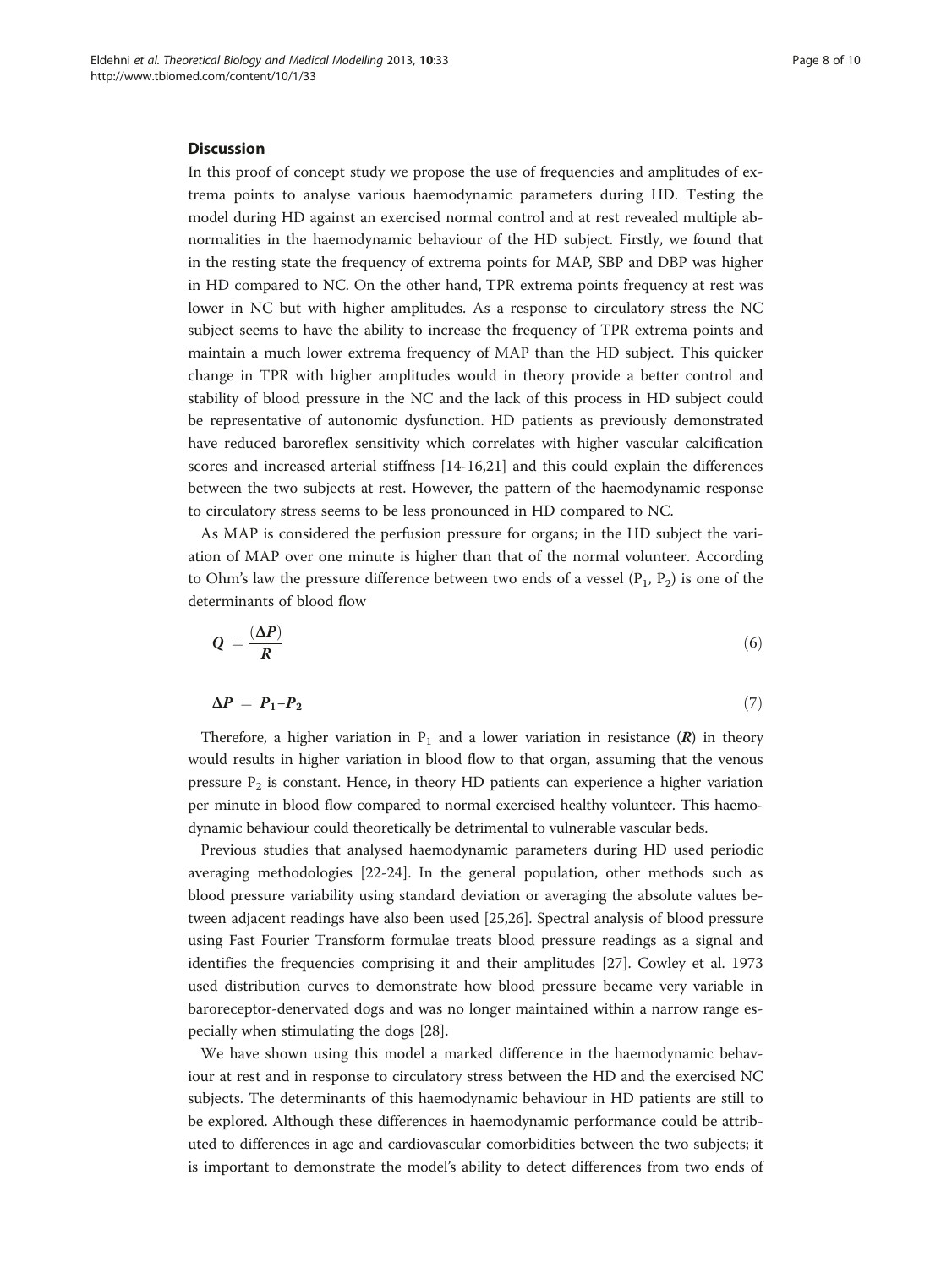<span id="page-8-0"></span>the cardiovascular spectrum. The hypothesis that higher extrema frequencies of MAP and lower extrema frequencies of TPR during HD produces higher variability in organ perfusion; which could contribute to its damage is still to be tested. Studies that correlate between this haemodynamic model and measures of structural and functional organ damage are currently being undertaken.

#### Competing interests

The authors declare that they have no competing interests.

#### Authors' contributions

MTE designed the model and its computational implementation, conceived the study, collected and analysed the data, and drafted the manuscript. AO conceived the study, collected and analysed the data, and drafted the manuscript. CWM conceived the study, critically reviewed the data analysis and drafted the manuscript. All authors read and approved the final manuscript.

#### Author details

<sup>1</sup>Division of Vascular Medicine, Faculty of Medicine and Health Sciences, School of Graduate Entry Medicine and Health, The University of Nottingham, Nottingham, UK. <sup>2</sup>Royal Derby Hospital, Uttoxeter Road, Derby DE22 3DT, UK

Received: 17 December 2012 Accepted: 18 April 2013 Published: 16 May 2013

#### References

- 1. Foley RN, Parfrey PS, Sarnak MJ: Epidemiology of cardiovascular disease in chronic renal disease. J Am Soc Nephrol 1998, 9:S16–S23.
- McIntyre CW: Recurrent circulatory stress: the dark side of dialysis. Semin Dial 2010, 23:449-451.
- 3. Boon D, van Montfrans GA, Koopman MG, Krediet RT, Bos WJ: Blood pressure response to uncomplicated hemodialysis: the importance of changes in stroke volume. Nephron Clin Pract 2004, 96:c82-c87.
- 4. Bos WJ, Bruin S, van Olden RW, Keur I, Wesseling KH, Westerhof N, Krediet RT, Arisz LA: Cardiac and hemodynamic effects of hemodialysis and ultrafiltration. Am J Kidney Dis 2000, 35:819-826.
- Tisler A, Akocsi K, Borbas B, Fazakas L, Ferenczi S, Gorogh S, Kulcsar I, Nagy L, Samik J, Szegedi J, et al: The effect of frequent or occasional dialysis-associated hypotension on survival of patients on maintenance haemodialysis. Nephrol Dial Transplant 2003, 18:2601–2605.
- 6. Shoji T, Tsubakihara Y, Fujii M, Imai E: Hemodialysis-associated hypotension as an independent risk factor for two-year mortality in hemodialysis patients. Kidney Int 2004, 66:1212–1220.
- 7. McIntyre CW, Burton JO, Selby NM, Leccisotti L, Korsheed S, Baker CS, Camici PG: Hemodialysis-induced cardiac dysfunction is associated with an acute reduction in global and segmental myocardial blood flow. Clin J Am Soc Nephrol 2008, 3:19–26.
- 8. Burton JO, Jefferies HJ, Selby NM, McIntyre CW: Hemodialysis-induced repetitive myocardial injury results in global and segmental reduction in systolic cardiac function. Clin J Am Soc Nephrol 2009, 4:1925-1931.
- Assa S, Hummel YM, Voors AA, Kuipers J, Westerhuis R, de Jong PE, Franssen CF: Hemodialysis-induced regional left ventricular systolic dysfunction: prevalence, patient and dialysis treatment-related factors, and prognostic significance. Clin J Am Soc Nephrol 2012, 7:1615-1623.
- 10. Sigrist M, Bungay P, Taal MW, McIntyre CW: Vascular calcification and cardiovascular function in chronic kidney disease. Nephrol Dial Transplant 2006, 21:707–714.
- 11. Kingwell BA, Waddell TK, Medley TL, Cameron JD, Dart AM: Large artery stiffness predicts ischemic threshold in patients with coronary artery disease. J Am Coll Cardiol 2002, 40:773-779.
- 12. Morris ST, McMurray JJ, Spiers A, Jardine AG: Impaired endothelial function in isolated human uremic resistance arteries. Kidney Int 2001, 60:1077–1082.
- 13. Sigrist MK, McIntyre CW: Vascular calcification is associated with impaired microcirculatory function in chronic haemodialysis patients. Nephron Clin Prac 2008, 108:c121-c126.
- 14. Chesterton LJ, Sigrist MK, Bennett T, Taal MW, McIntyre CW: Reduced baroreflex sensitivity is associated with increased vascular calcification and arterial stiffness. Nephrol Dial Transplant 2005, 20:1140–1147.
- 15. Chesterton LJ, McIntyre CW: The assessment of baroreflex sensitivity in patients with chronic kidney disease: implications for vasomotor instability. Curr Opin Nephrol Hypertens 2005, 14:586–591.
- 16. Chesterton LJ, Selby NM, Burton JO, Fialova J, Chan C, McIntyre CW: Categorization of the hemodynamic response to hemodialysis: the importance of baroreflex sensitivity. Hemodial Int 2010, 14:18–28.
- 17. Hall JE: Guyton and hall text book of medical physiology. Twelfthth edition. Philadelphia: Saunders Elsevier; 2011.
- 18. Levick JR: An introduction to cardiovascular physiology. 4th edition. London: Hodder Arnold; 2003.
- 19. Dorlas JC, Nijboer JA, Butijn WT, van der Hoeven GM, Settels JJ, Wesseling KH: Effects of peripheral vasoconstriction on the blood pressure in the finger, measured continuously by a new noninvasive method (the Finapres). Anesthesiology 1985, 62:342–345.
- 20. Wesseling KH, Jansen JR, Settels JJ, Schreuder JJ: Computation of aortic flow from pressure in humans using a nonlinear, three-element model. J Appl Physiol 1993, 74:2566–2573.
- 21. Robinson TG, Carr SJ: Cardiovascular autonomic dysfunction in uremia. Kidney Int 2002, 62:1921–1932.
- 22. Selby NM, Burton JO, Chesterton LJ, McIntyre CW: Dialysis-induced regional left ventricular dysfunction is ameliorated by cooling the dialysate. Clin J Am Soc Nephrol 2006, 1:1216-1225.
- 23. Burton JO, Jefferies HJ, Selby NM, McIntyre CW: Hemodialysis-induced cardiac injury: determinants and associated outcomes. Clin J Am Soc Nephrol 2009, 4:914–920.